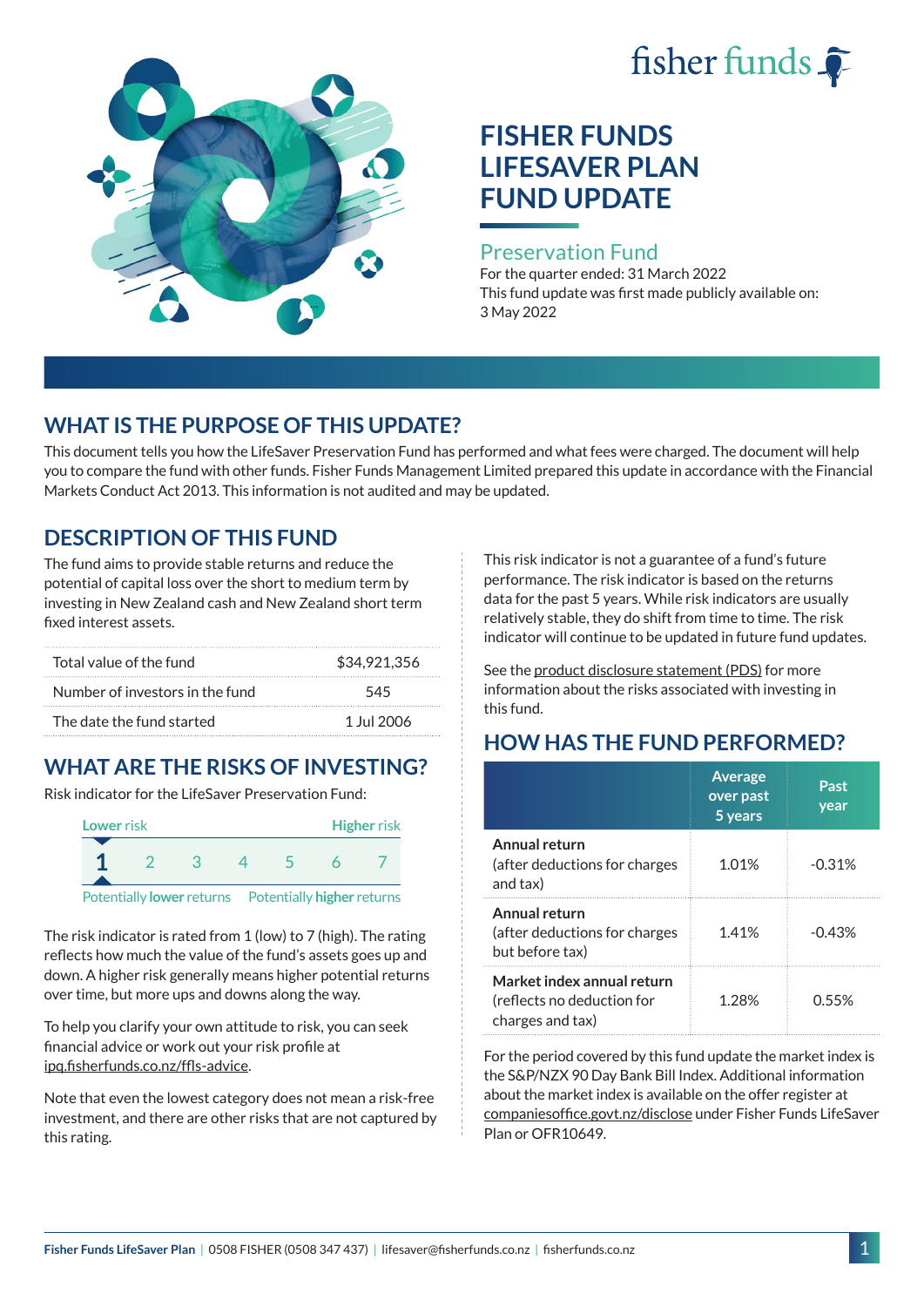### **ANNUAL RETURN GRAPH**



## **WHAT FEES ARE INVESTORS CHARGED?**

| Fisher Funds LifeSaver Plan   0508 FISHER (0508 347 437)   lifesaver@fisherfunds.co.nz   fisherfunds.co.nz                                                                                                                                                                                                                                                       |              |                               |      |      |            |      |                              |                                                                | $\overline{2}$ |
|------------------------------------------------------------------------------------------------------------------------------------------------------------------------------------------------------------------------------------------------------------------------------------------------------------------------------------------------------------------|--------------|-------------------------------|------|------|------------|------|------------------------------|----------------------------------------------------------------|----------------|
| Sarah had \$10,000 in the fund at the start of the year and did<br>not make any further contributions. At the end of the year,<br>Sarah incurred a loss after fund charges were deducted of -\$31<br>(that is -0.31% of her initial \$10,000). Sarah also paid \$65.39 in<br>other charges. This gives Sarah a total loss after tax of -\$96.39<br>for the year. |              |                               |      |      |            |      |                              |                                                                |                |
| <b>EXAMPLE OF HOW THIS APPLIES TO</b><br><b>AN INVESTOR</b>                                                                                                                                                                                                                                                                                                      |              |                               |      |      |            |      |                              |                                                                |                |
| your investment over the long term.                                                                                                                                                                                                                                                                                                                              |              |                               |      |      |            |      |                              |                                                                |                |
| audit services <sup>1</sup><br>Small differences in fees and charges can have a big impact on                                                                                                                                                                                                                                                                    |              |                               |      |      |            |      |                              | Cash and cash equivalents<br>New Zealand fixed interest        | 50<br>50       |
| Annual administration fees,<br>supervisor fees, and expenses<br>for services such as legal and                                                                                                                                                                                                                                                                   |              | \$65.39                       |      |      |            |      |                              |                                                                |                |
| Other charges:                                                                                                                                                                                                                                                                                                                                                   |              | \$ amount per investor        |      |      | invest in. |      |                              |                                                                |                |
| <b>Total performance-based fees</b>                                                                                                                                                                                                                                                                                                                              |              | 0.00%                         |      |      |            |      | <b>Target investment mix</b> | This shows the mix of assets that the fund generally intends t |                |
| Other management and<br>administration charges                                                                                                                                                                                                                                                                                                                   |              | 0.03%                         |      |      |            |      |                              |                                                                |                |
| Manager's basic fee                                                                                                                                                                                                                                                                                                                                              |              | 0.48%                         |      |      |            |      |                              |                                                                |                |
| administration charges<br>Including:                                                                                                                                                                                                                                                                                                                             |              |                               |      |      |            |      |                              |                                                                |                |
| <b>Total management and</b>                                                                                                                                                                                                                                                                                                                                      |              | 0.51%                         |      |      |            |      |                              | New Zealand fixed interest 47.75                               |                |
| Which are made up of:                                                                                                                                                                                                                                                                                                                                            |              |                               |      |      |            |      |                              | Cash and cash equivalents 52.25                                |                |
| <b>Total fund charges</b>                                                                                                                                                                                                                                                                                                                                        |              | % of net asset value<br>0.51% |      |      |            |      |                              |                                                                |                |
| Investors in the LifeSaver Preservation Fund are charged<br>fund charges that include GST. In the year to 31 March 2021<br>these were:                                                                                                                                                                                                                           |              |                               |      |      |            |      | <b>Actual investment mix</b> | This shows the types of assets that the fund invests in.       |                |
| tax may be lower. The market index return reflects no deduction for charges and tax.<br><b>WHAT FEES ARE INVESTORS CHARGED?</b>                                                                                                                                                                                                                                  |              |                               |      |      |            |      |                              | <b>WHAT DOES THE FUND INVEST IN?</b>                           |                |
| Returns in this update are after tax at the highest prescribed investor rate (PIR) of tax for an individual New Zealand resident. You                                                                                                                                                                                                                            |              |                               |      |      |            |      |                              |                                                                |                |
| Important: This does not tell you how the fund will perform in the future.                                                                                                                                                                                                                                                                                       |              |                               |      |      |            |      |                              |                                                                |                |
| This shows the return after fund charges and tax for each of the last 10 years ending 31 March. The last bar shows the average<br>annual return for the last 10 years, up to 31 March 2022.                                                                                                                                                                      |              |                               |      |      |            |      |                              |                                                                |                |
| 2013                                                                                                                                                                                                                                                                                                                                                             | 2015<br>2014 | 2016                          | 2017 | 2018 | 2019       | 2020 | 2021                         | 2022<br>Average<br>annual return                               |                |
| $-0.50%$                                                                                                                                                                                                                                                                                                                                                         |              |                               |      |      |            |      |                              | $-0.31%$                                                       |                |
| 0.00%                                                                                                                                                                                                                                                                                                                                                            |              |                               |      |      |            |      |                              |                                                                |                |
| 0.50%                                                                                                                                                                                                                                                                                                                                                            |              |                               |      |      |            |      | 0,33%                        |                                                                |                |
| 1.00%                                                                                                                                                                                                                                                                                                                                                            |              |                               |      |      |            |      | ੌ                            | 0.55%                                                          |                |

### **EXAMPLE OF HOW THIS APPLIES TO AN INVESTOR**

# **WHAT DOES THE FUND INVEST IN?**

#### **Actual investment mix**



#### **Target investment mix**